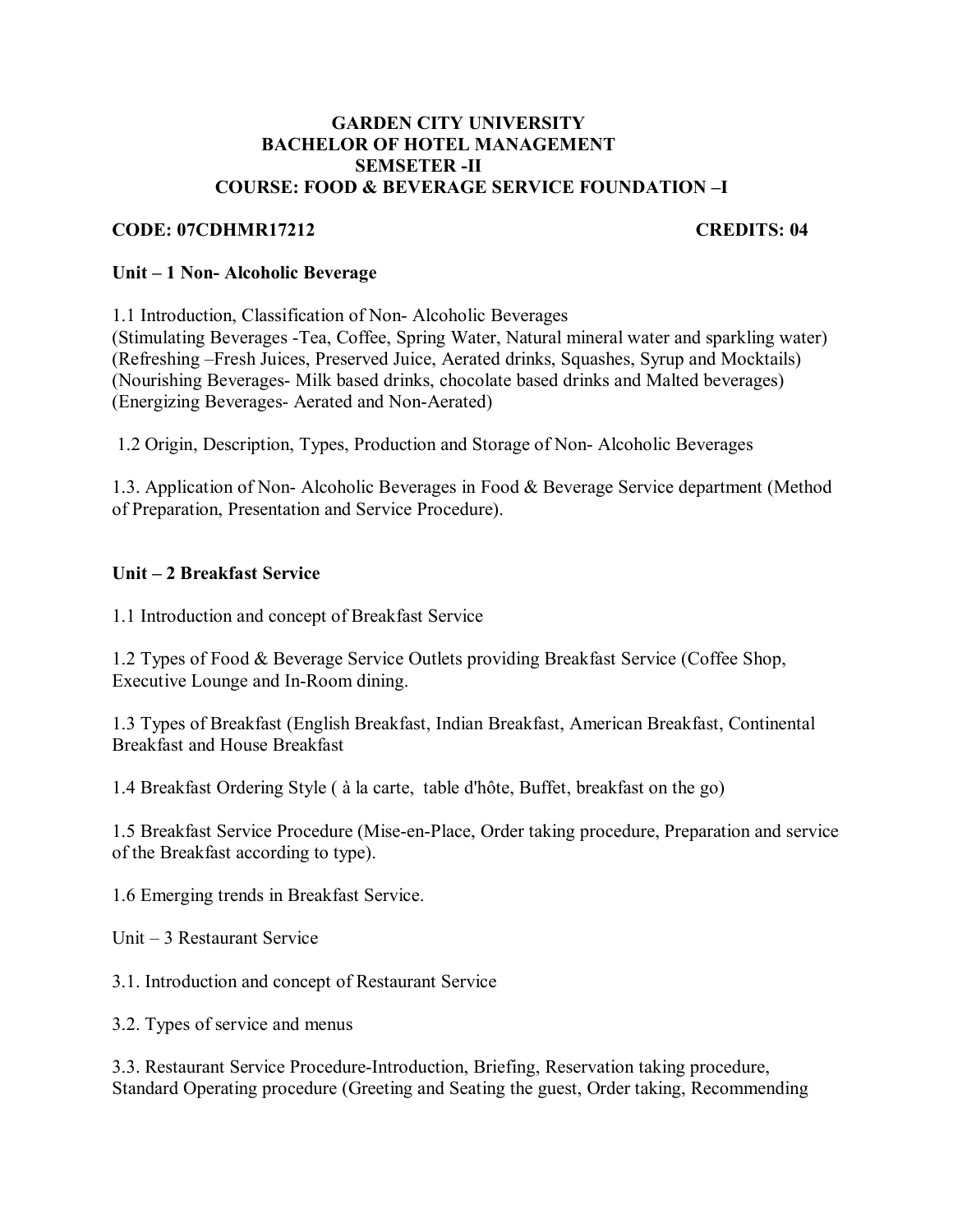and Suggesting the Menu, Cover layout, Service Sequence , Guest feedback and Presentation and Settling of Bills, Do's and Don'ts during service, Service procedure for à la carte, table d'hôte and Buffet menu,

3.4 Types of menus, Rules to be observed while planning menus, Classical French Menu - 13 courses, Menu Terms, Food and its accompaniments with cover, Basics of Menu Design.

3.5 Forms and Formats used in Restaurant Service.

### **Unit – 4 Room Service/ In Room Dinning**

4.1 Introduction and Concept of Room Service/ In Room Dining.

4.2. Location and Equipment's required for Room Service.

4.3. Room Service Procedure ( Mise-en-Place, Order Taking, Placing the Order in the Kitchen/Bar, Coordination between the departments, Setting up the tray/ trolley, Entering guest room, Placing/ Serving the order, Bill presentation and settlement)

4.5. Other Room Service (Room amenities, Minibar) and Safety considerations in IRD.

#### **FOOD AND BEVERAGE SERVICE FOUNDATION – II (PRACTICAL)**

- 1. General Mise-en-Place and Mise-en-Scene Procedure
- 2. Briefing Procedure
- 3. Preparation and Service of Tea, Coffee and Nourishing Beverages
- 4. Service of Water, Aerated Beverages and Juices
- 5. Preparation and Service of Aerated based Mocktails.
- 6. Preparation and Service of Juice based Mocktails.
- 7. Order taking and cover setups of Continental Breakfast.
- 8. Order taking and cover setups of American and English breakfast.
- 9. Order taking and cover setups of Indian Breakfast
- 10. A la carte cover setup and Service in Restaurant
- 11. TDH cover setup and service in Restaurant
- 12. Buffet setup and service in Restaurant
- 13. Menu compiling and presentation ( Non- alcoholic beverages, Restaurant, In Room dining)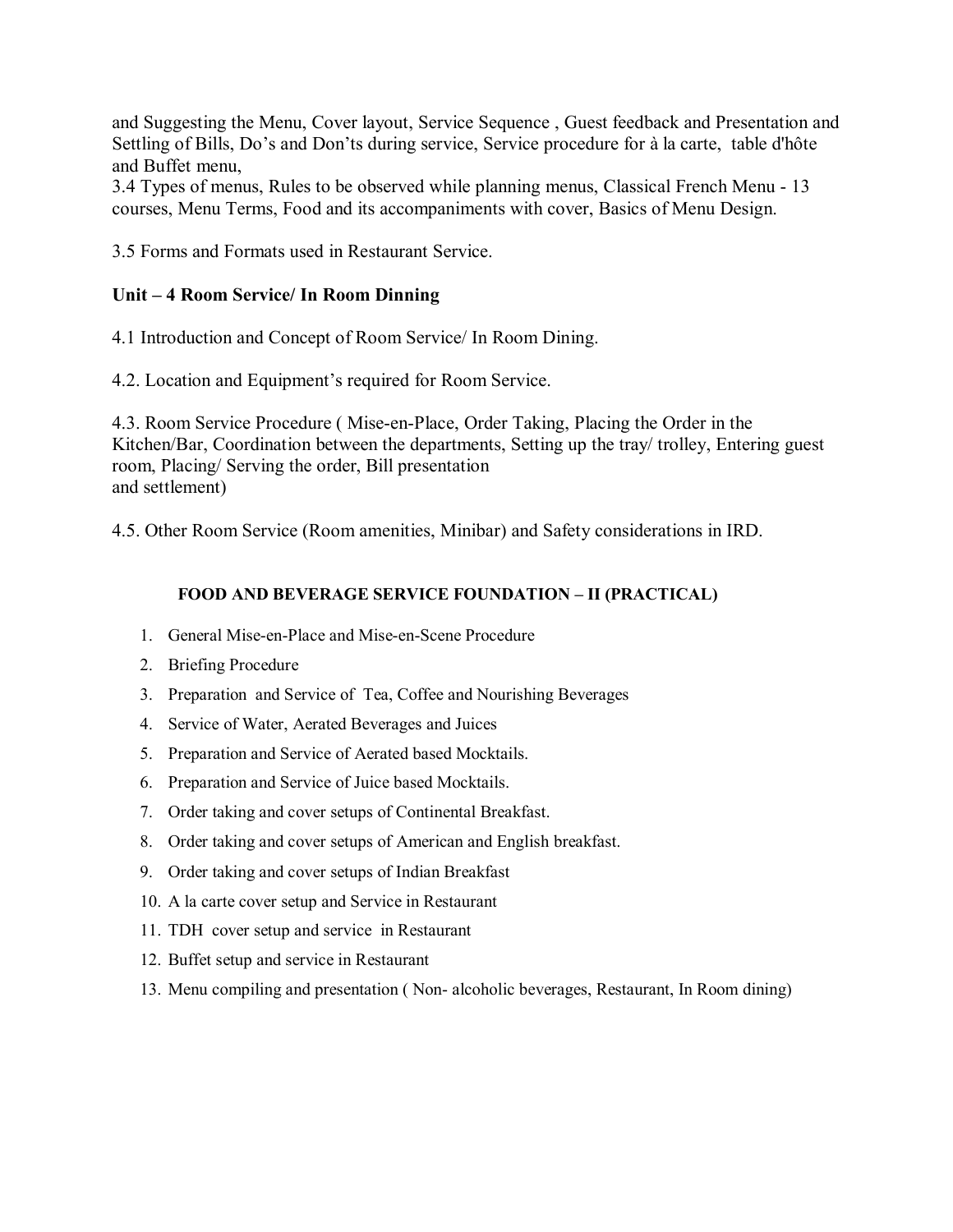#### **GARDEN CITY UNIVERSITY BACHELOR OF HOTEL MANAGEMENT SEMESTER- II Course: FRONT OFFICE OPERATIONS FOUNDATION- II**

### **CODE: 07CDHMR17213 CREDITS: 04**

### **Unit – 1 Reservation Operations**

- **1.1** Basis of Room charging
- **1.2** Tariff fixation
- **1.3** Overbooking
- **1.4** Group Reservation: Sources, issues in handling groups, Amendment
- **1.5** Considerations for Group Reservations
- **1.6** Role of the Travel Agent for Group Reservation
- **1.7** Reservations and Sales
- **1.8** Common Reservations Problems

### **Unit – 2 Front Desk Operations**

- **2.1** Role of Information- Handling of Mails, Messages and Registered posts
- 2.2 Handling of Guest Room Keys, Types of Keys and Key Control Procedure, Risks involved in Preparation of Key Card
- 2.3 Importance of Security System
- **2.4** Paging Process
- 2.5 Providing Information and Aids used
- 2.6 Introduction to Reception, Job Description and Specification of Receptionist
- 2.7 Reception activities at various stages of guest cycle
- 2.8 Inter departmental Communications
- 2.9 Room Change Procedure
- 2.10 Importance of Expected Arrival Report, Preparation of Guest History card

#### **Unit – 3 Registrations**

- 3.1 Pre□Registration, Objectives and Legal Obligations of Registration
- 3.2 Registration form, Procedure and Upselling
- 3.3 Documents Generated during Registration
- 3.4 No Show Follow Up Procedure
- 3.5 Rooming a guest
- 3.6 Rules Of The House, Black List
- 3.7 Self-Registration/Check□in Process
- 3.8 When Guests Cannot Be Accommodated
- 3.9 Procedure of check in for different categories of guest and baggage handling

# **Unit – 4 Hospitality and Lobby Desk and Telephones**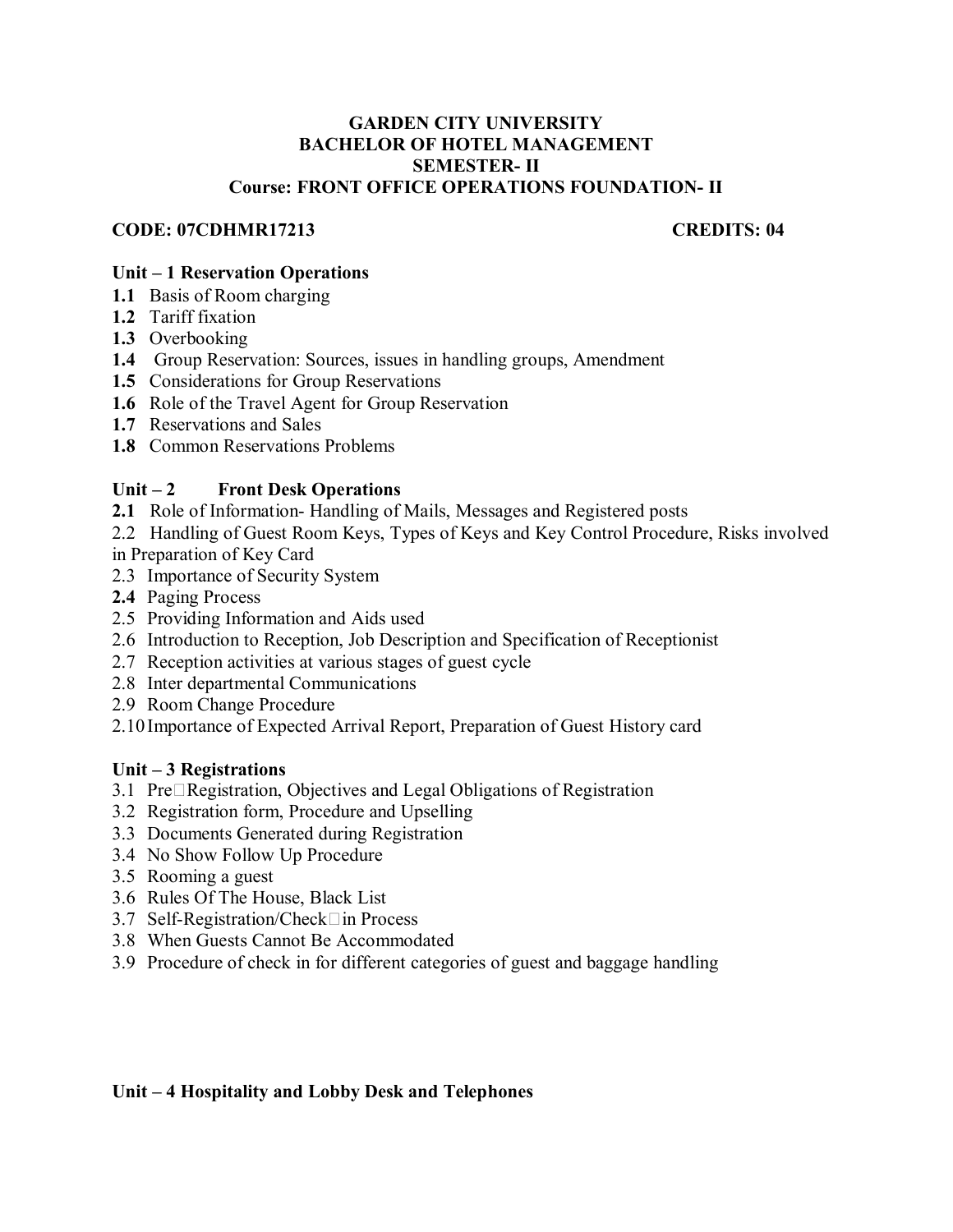- **4.1** Lobby layout
- 4.2 Job Description and Job specification of Guest Relations Executive
- 4.3 Welcome Procedure by GRE
- 4.4 Complaints Handling
- 4.5 Role of Telephone Department
- 4.6 Staff Organization and Telephone Etiquette (Internal, External Calls and Transfer of Calls)
- 4.7 Special Features for Hotels
- 4.8 Types of Calls
- 4.9 Skills and Competencies of Telephone Operator
- 4.10 Job Description and Job specification of Telephone Operator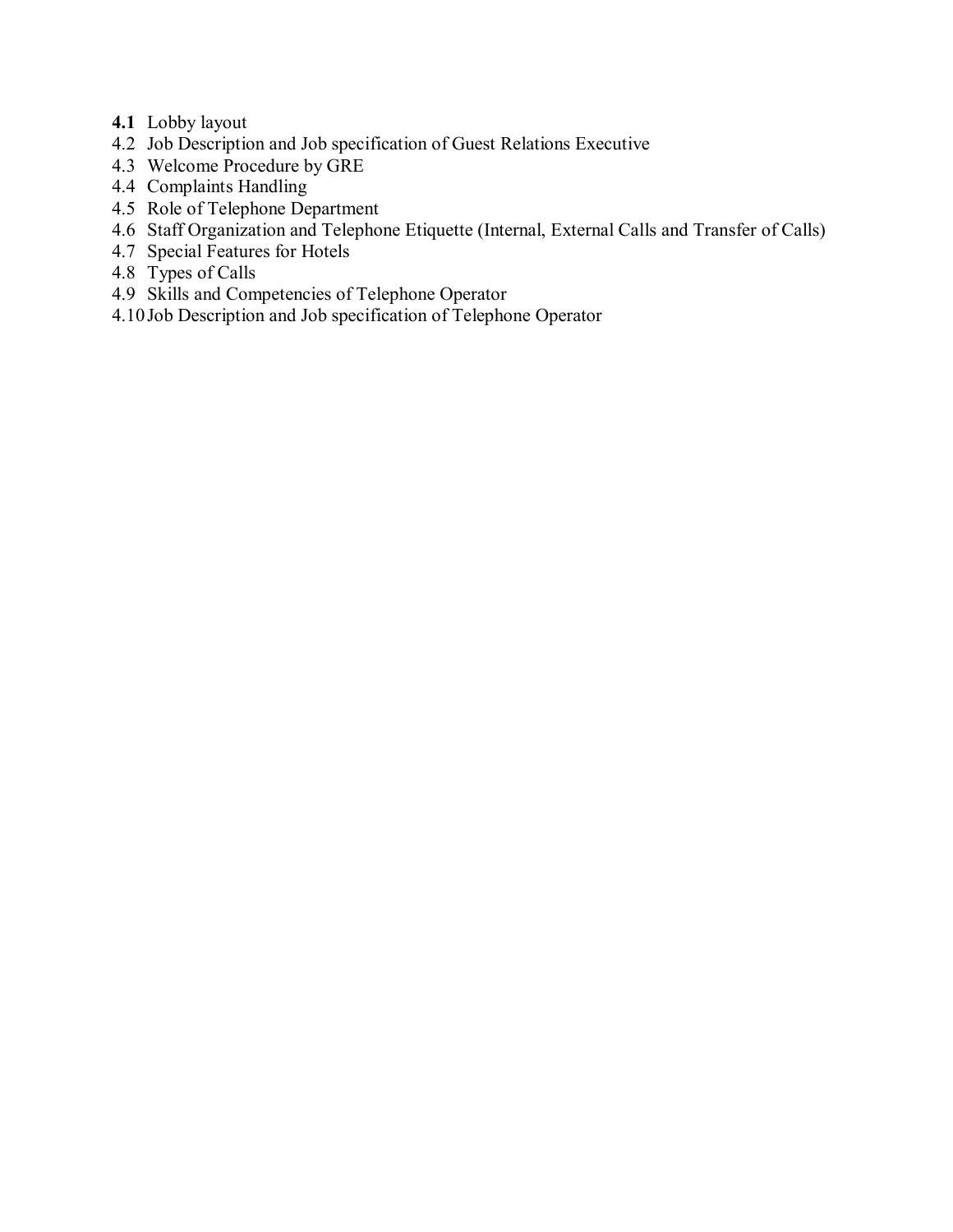# **GARDEN CITY UNIVERSITY BACHELOR OF HOTEL MANAGEMENT SEMESTER- II COURSE: - FOOD PRODUCTION FOUNDATION - II**

### **CODE: 07CDHMR17211 CREDITS: 04**

#### Unit – 1 Basic of French Cuisine & Methods of Cooking

- 1.1 Introduction, Definition characteristics, Regions( $K & L$ )
- 1.2 Cooking importance. (K,L & A)
- 1.3 French cooking styles-Boiling, Poaching, Broiling, Grilling, Frying, Baking, Steaming, Stewing, Roasting, Sautéing, Braising (K,L,A & AP)

### Unit – 2 Eggs, Poultry and Meat in French Cookery

- **2.1** Introduction, Structure of Egg, Types, Selection, Storage.(K, L & A)
- **2.2 Poultry and Game**: Introduction, Classification, Selection, Cuts of Poultry, Yield and Storage and French cuisine preparations.  $((K,L,A \& AP))$
- **2.3 Meat (**Ovines**),** Introduction, Classification, Selection, Cuts of Lamb and French cuisine preparations.  $(K,L, A \& AP)$

# Unit – 3 Fish and shellfish in French Cookery

3.1. **Fish and shellfish:** Introduction, Types, Purchasing, Storage, Considerations, Shellfish, and Their Classification. (K, L, A )

3.2 Cuts of Fish, Popular Species and preparation of Fish dishes. (K,L,A)

3.3 Common cooking methods used for sea food. (K,L,A & AP)

# **Unit – 4 Vegetable and cuts of vegetables in French Cookery**

4.1 Introduction, Vegetables, Pigmentation and Color Changes. (K,L,A )

4.2 Effect of Heat on vegetables, nutritional and hygiene aspects.  $(K, L, \& A)$ 

 4.3 Some French Cuts on vegetables: Cabbage, Potatoes, Onions, Cucumber, Tomatoes, Beetroot, Beans, Spinach, Carrot etc. (K,L,A & AP)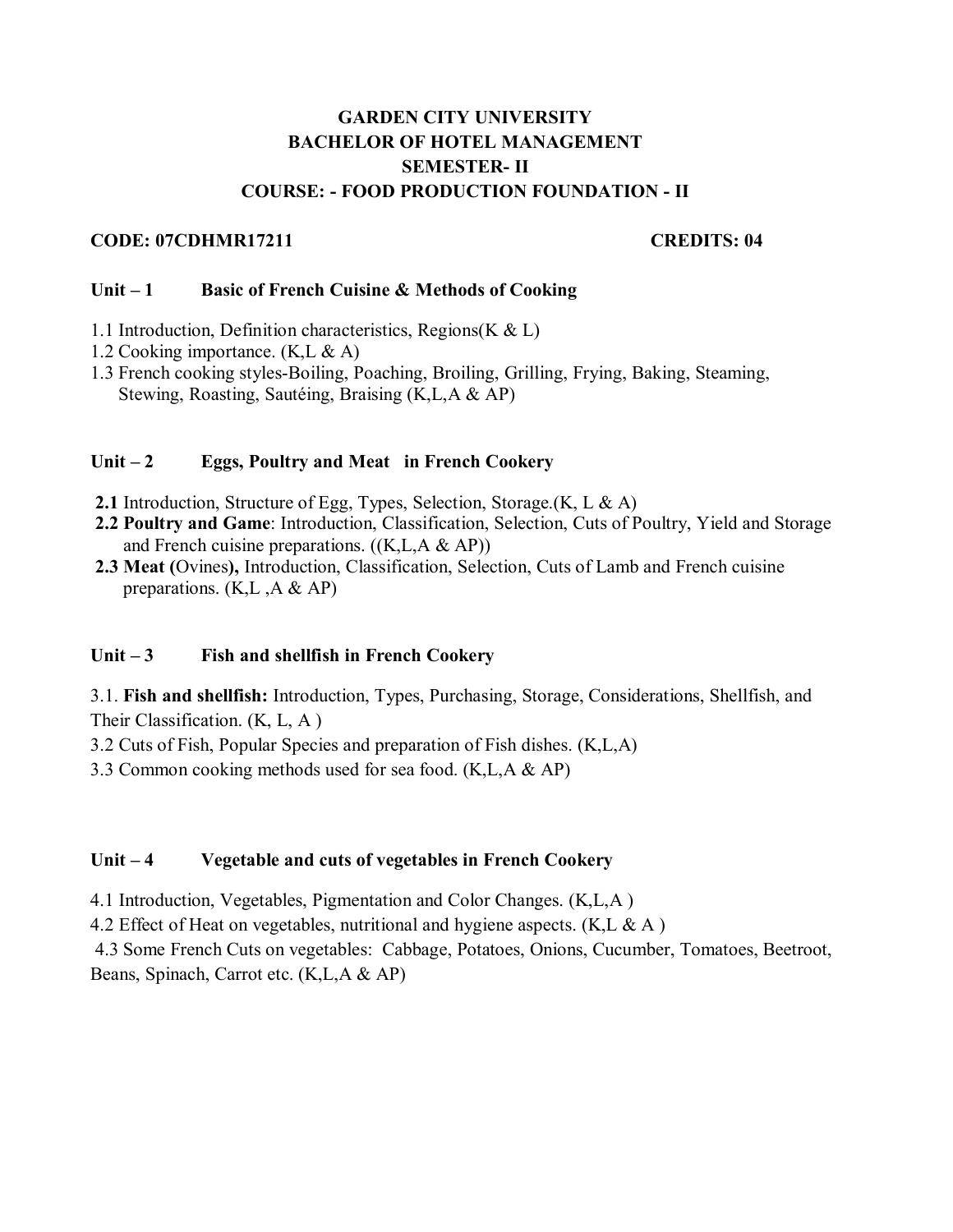# **PRACTICAL**

**Total Credits:** 2 **Total Hours: 30** 

- **1. French menu 1**
- **2. French menu 2**
- **3. French menu 3**
- **4. French menu 4**
- **5. French menu 5**
- **6. French menu 6**
- **7. French menu 7**
- **8. French menu 8**
- **9. French menu 9**
- **10. French menu 10**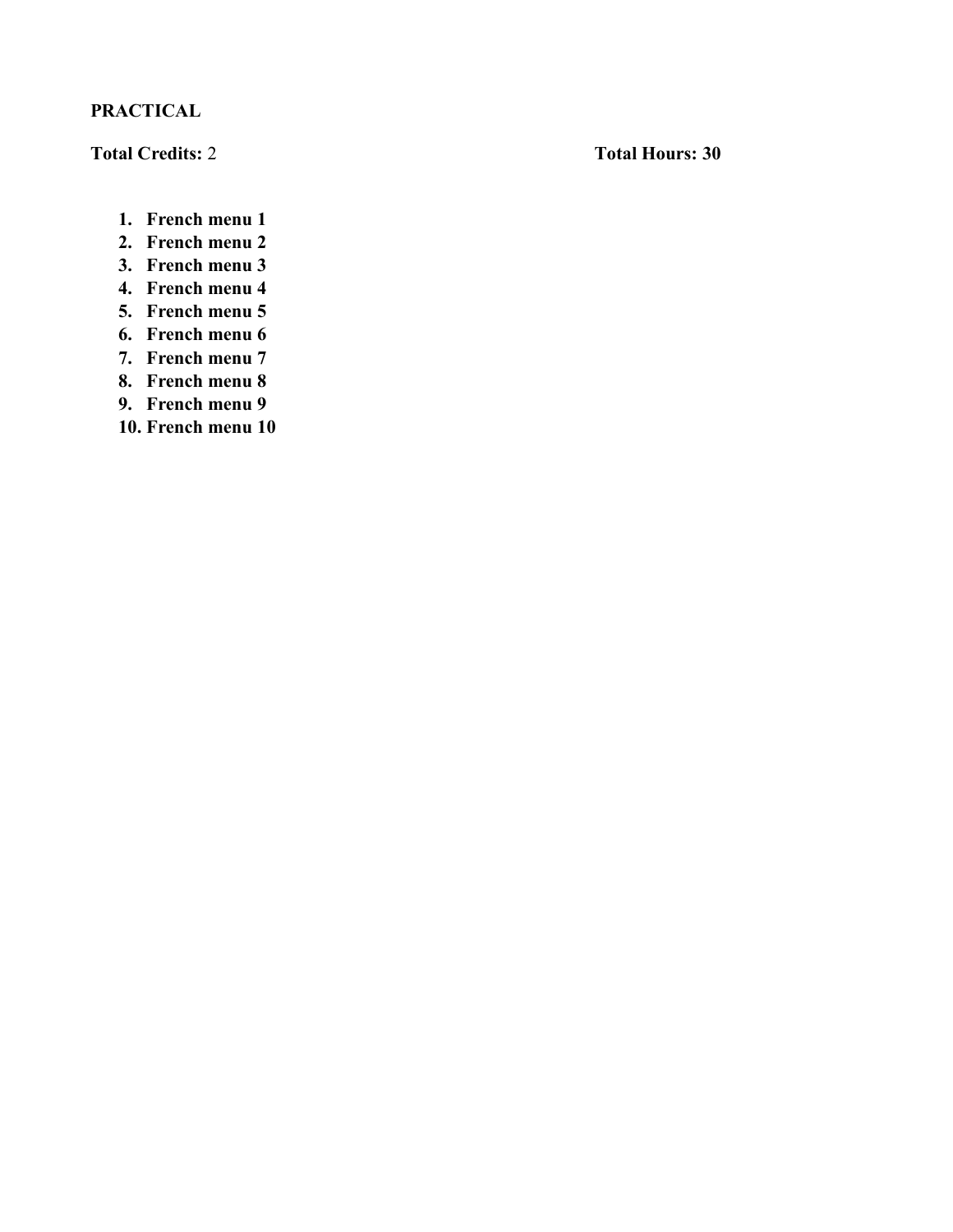# **GARDEN CITY UNIVERSITY BACHELOR OF HOTEL MANAGEMENT SEMESTER: II Course: HOUSEKEEPING OPERATIONS FOUNDATION- II**

# **CODE: 07CDHMR17214 CREDITS: 04**

# **Unit 1: The science of cleaning**

- 1.1 Cleaning terminology
- 1.2 Cleaning agents types, pH scale, domestic and industrial cleaning products, characteristics of a good cleaning agent, use, care and storage
- 1.3 Composition, care and cleaning of different surfaces metals, glass, leather, Rexene, plastics, ceramics and wood
- 1.4 Cleaning of Public areas

# **Unit 2: Linen room operations**

- 2.1 Functions and activities of the linen room, Layout of the linen room
- 2.2 Types of hotel linen and their selection criteria, Par stock of linen
- 2.3 Linen control procedures, Recycling of discarded linen, Linen hire
- 2.4 Activities of the sewing room
- 2.5 Uniforms advantages of providing uniforms to staff, layout of uniform room, issuing and exchange of uniforms, par stock of uniforms, uniform designing

# **Unit 3: Laundry operations**

- 3.1 Types of laundries, Layout of the laundry
- 3.2 Equipment and cleaning agents used in the laundry
- 3.3 Flow process in OPL, Stages in the wash cycle
- 3.4 Dry cleaning, Stain removal
- 3.5 Handling of guest laundry

#### **Unit 4: Horticulture and flower arrangement**

- 4.1. Horticulture and landscaping
- 4.2. Indoor and outdoor plants, Bonsai, artificial & dry plants & their care
- 4.3. Flower arrangements Equipment and materials required for flower arrangements-Conditioning of plant material and care of cut flowers- Types of flower arrangements
- 4.4. Principles of design in flower arrangements, Ikebana, Placement of flower arrangements in hotels